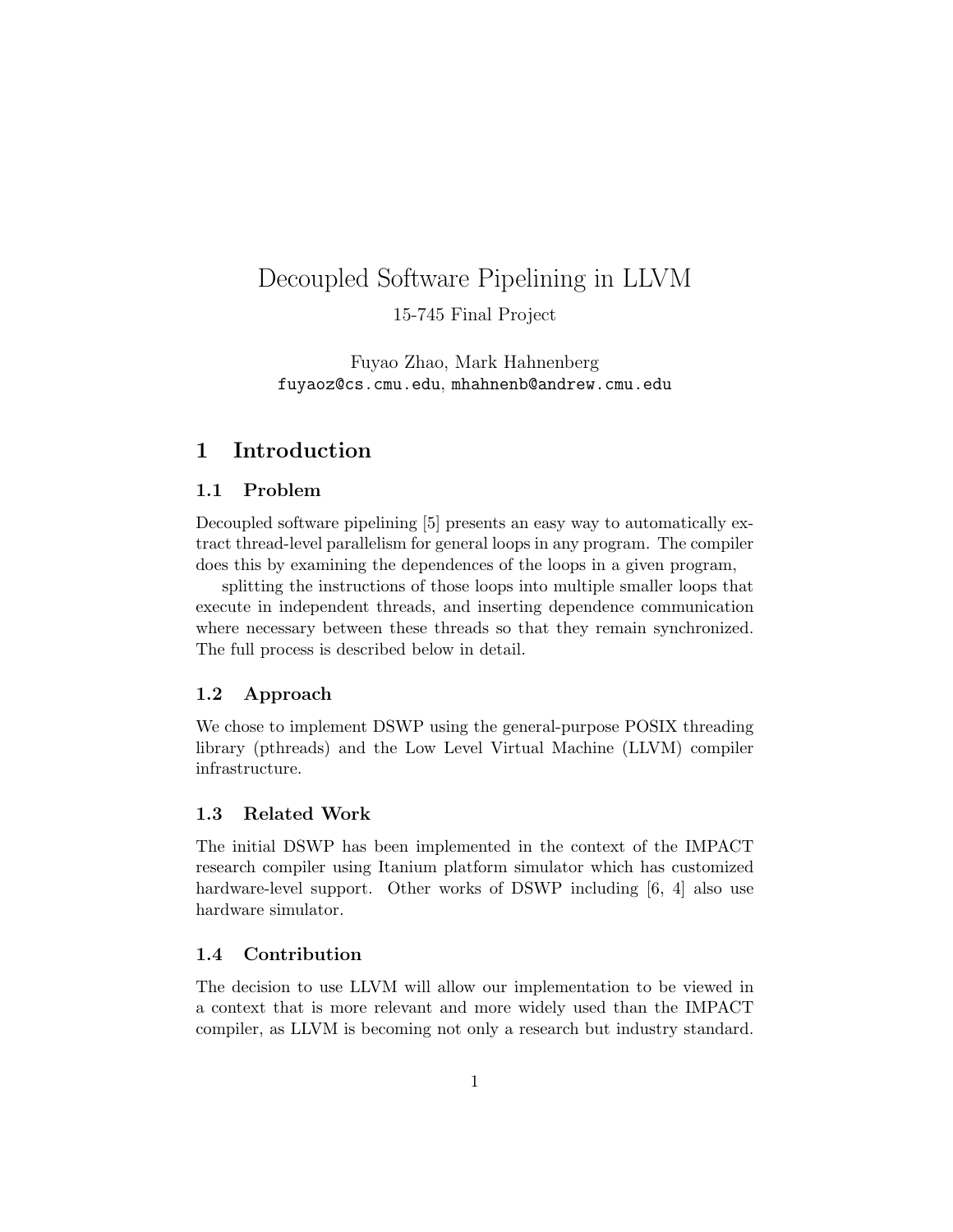Due to our choice to use pthreads, Our DSWP implementation will also be portable across more platforms than previous implementations since any system that supports both LLVM and POSIX will be able to use our implementation, while former systems were limited to the Itanium platform with customized hardware support.

# 2 Design

#### 2.1 The Steps of DSWP

DSWP can be described as a series of steps that first accumulate information about the program, then use that information to the extract the TLP from the program's loops, and finally modifies the program to execute in parallel those portions deemed to be parallelizable.

#### 2.1.1 Build Program Dependence Graph (PDG)

In order to correctly insert dependence flows among the independently running sub-loops that are generated we need to enumerate the various dependences among the instructions in each loop within the program. These dependences can be classified into two categories: data dependences and control dependences. We build the PDG [2] containing this information as our first step as in Figure 1.

This process is different than how it was described in the paper. The paper [3] used a method of peeling off the first iteration of the loop and running normal dependence analysis on that graph and then coalescing the duplicated nodes afterward to fit the original graph. This was difficult in LLVM because of the fact that LLVM is in SSA form, so it would have been unclear as to how to modify the program graph to make this work, a possible solution would be introduce phi node, while our current implementation only support the un-optimized code.

Therefore, we did this in another way. In addition to the normal PDG, essentially we need the header to have a control dependence on any block that branches either to the exit or to the header. We do this simply by checking each branch instruction within the loop to see if it goes back to the loop header. If it does, then we mark the header as depending on that block.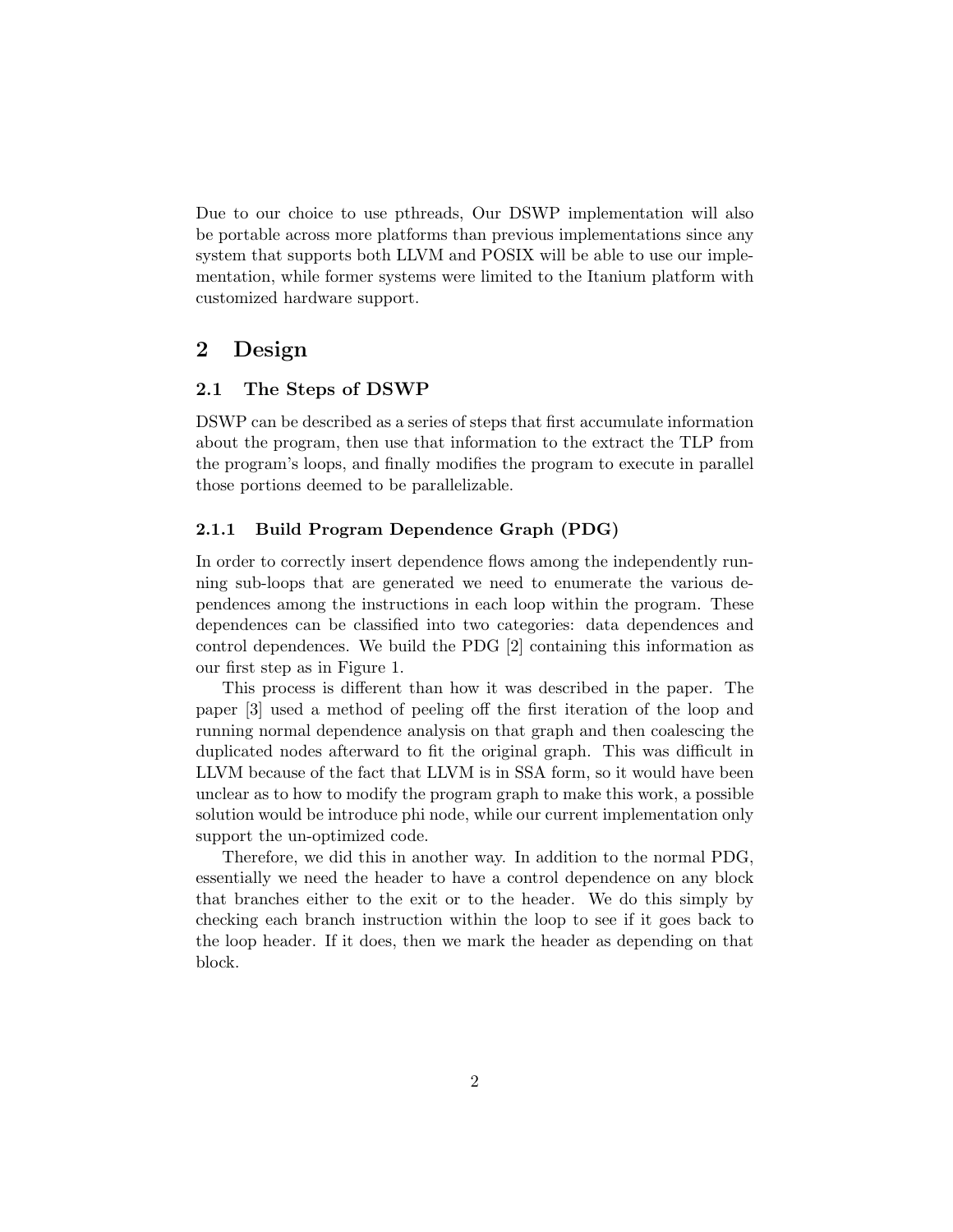

Figure 1: Illustrates the original program (a), the PDG based on that code (b), and the  $\mathit{DAG_{SCC}}$  generated using the PDG.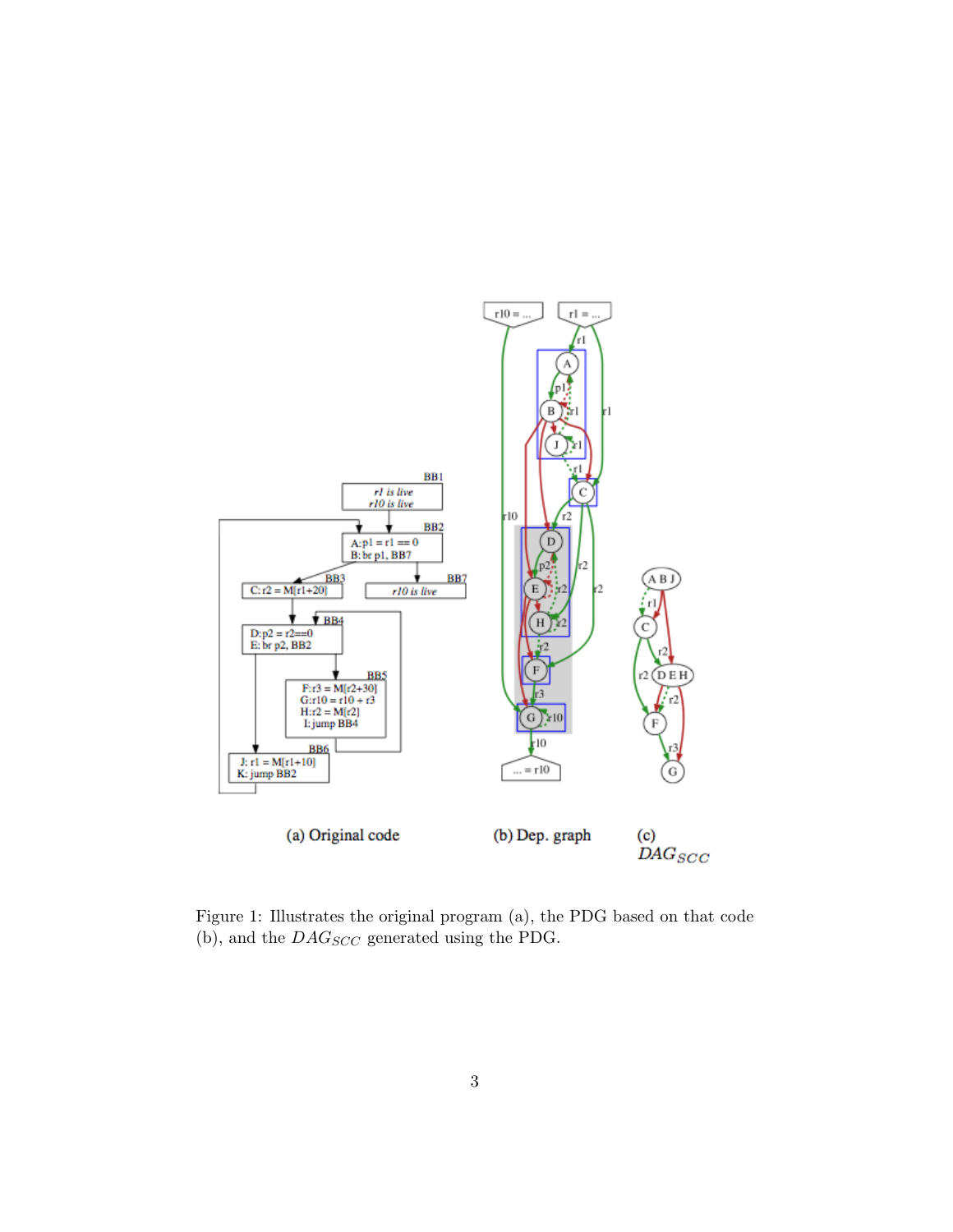## 2.1.2 Find Strongly Connected Components (SCC) and Coalesce into a DAG

In the next step, we take the PDG and find the strongly connected components [1] in it. We do this to ensure that there are no cycles in the resulting graph when we coalesce the nodes, which is necessary to form a pipeline. Each of these SCCs represents cyclic dependences within the loop, so the compiler requires that these remain in the same thread. After we have found the SCCs, we coalesce each of them into single nodes to form a DAG. Refer to Figure 1 for an illustration of this process.

#### 2.1.3 Assign Partitions of DAG to Threads

Our goal for the next step is to partition the nodes of the DAG among a fixed set of threads. A valid partitioning  $P$  is such that all of the dependence arcs either are within the same  $P_i \in P$  or they go from  $P_i$  to  $P_j$  such that  $i < j$ , thus forming a pipeline between the partitions. We want to choose a partitioning among the threads such that we minimize our overall execution time. While this general problem is NP-complete [3], we use the heuristic from the [3] to provide an estimation for a given partition of the DAG. It is basically a greedy algorithm which always tries to add the DAG node that has the largest latency.

However, in this model the communication cost is not considered, which is also the main difference between our implementation and others. Many of the partition results we have examined could be improved if the synchronization costs were also considered. One possible solution would be to give more priority to the nodes not in current partition but with more edges to the nodes in current partition, thereby reducing the amount of necessary inter-thread communication. This idea could be developed further in future works.

#### 2.1.4 Split Partitions into Loops

After we find a valid partitioning of the nodes, we create a new function for each partition and copy in the relevant instructions for those partitions. In the original thread, we send the addresses of these functions to the waiting threads.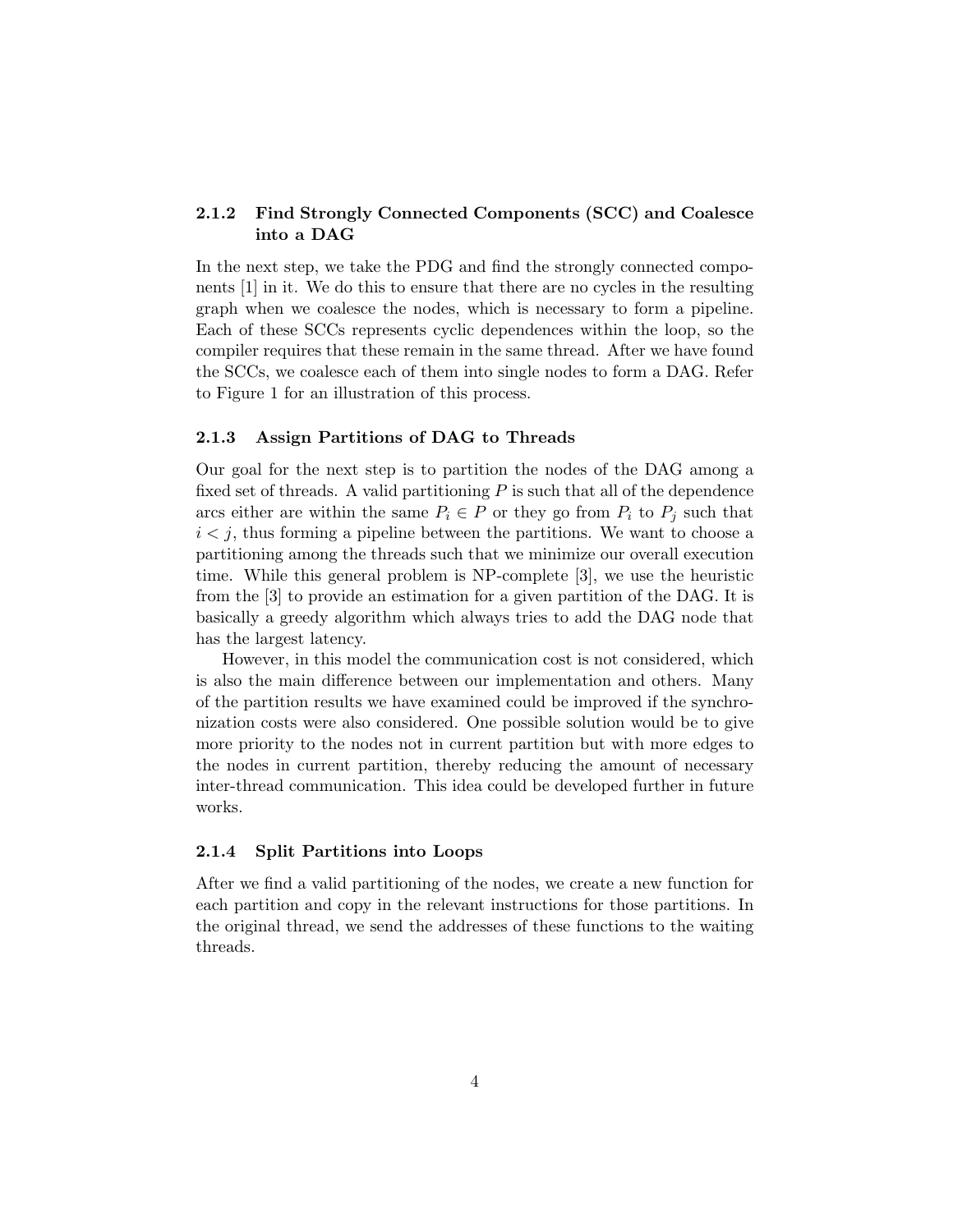

Figure 2: Illustrates the splitting of code across threads and the insertion of synchronization primitives (produce (d) and consume (e)).

#### 2.1.5 Insert Dependence Synchronization

After generating the new functions to be assigned to the separate threads, we need to insert the dependence communication between the partitions.

Since different synchronization queues can be used on consecutive iterations, we must synchronized the threads iteration by iteration. See Figure 2 for an example of code being split across two threads and the resulting produce and consume sites that must be inserted.

### 2.1.6 Runtime Support

The compiler needs the support of a runtime library that will manipulate the necessary synchronization primitives. A separate synchronization library (simple sync.c) is linked with the regular source code at compile time. This library, in turn, uses queue.c as its queue implementation. We statically create 256 dependence queues each with a fixed length of 32. If a queue is empty, pop operations will block until a value is pushed into the queue. If a queue is full, push operations will block until space becomes available. The locations where produce and consume instructions are inserted into the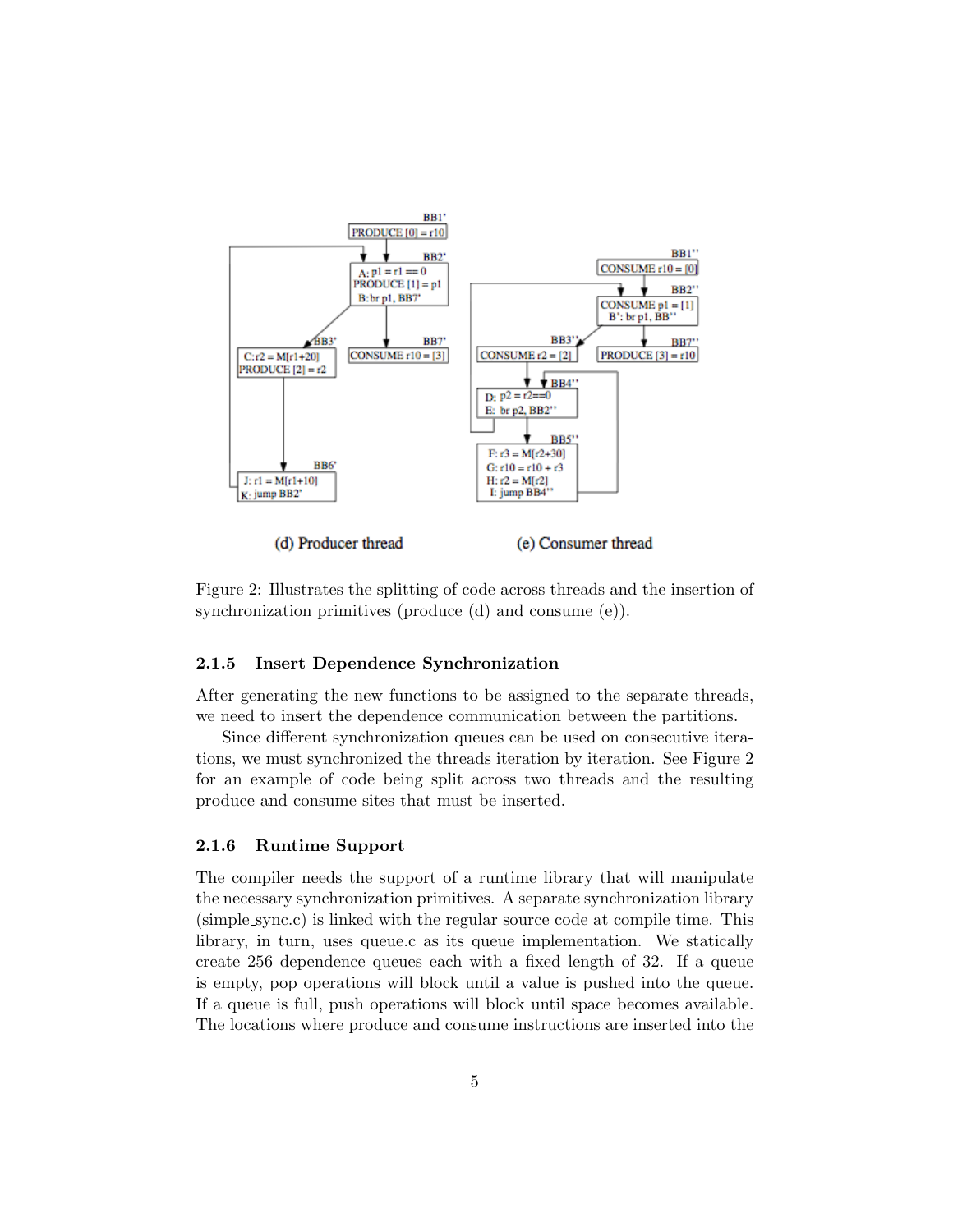program during compilation are simply calls to push and pop respectively.

At the beginning of each loop the new threads are created and each one is sent the address of the function it is to execute. Each dependence that needs to be communicated between threads gets its own queue. Each produce in the thread that generates the dependence is matched by a single consume in the thread that requires that dependence.

# 3 Experimentation

We built a loadable module for LLVM that can be called as a separate optimization pass. We then ran this pass on some self-written benchmarks. We initially intended to run our optimization on the SPEC2006 benchmarks, however, Our current implementation is limited in dependence analysis so that could not used for large program.

For simple programs, our implementation has significant overhead. For example, an unoptimized loop which calculates the sum from 1 to 10000 takes 0 seconds while our parallelized version takes 4 seconds. This is mainly because when the program is split, one thread increments the loop counter and the other thread calculates the sum, thus incurring a huge synchronization cost.

## 4 Lessons Learned

Academic papers are not always explicit about the steps they take in their implementations, in order to capture all the necessary detail, you must be more knowledgeable, e.g to read more papers related to the topic, after that you probably could infer what is really going on there.

Additionally, our software engineering skills could be improved, specifically our estimation of project size and our time allocation. This project was a more significant undertaking than we initially thought. (e.g. the code splitting seems to be the simplest part but it take us most time to finish). Currently the project sits at about 2 KLOC and still more could be done.

## 5 Future Work

We still need to test our implementation more on complex programs, for example, the SPEC2006 benchmarks across multiple platforms, especially on machines with higher numbers of cores. These tests would help us reassure us that our implementation was correct and they would also give us a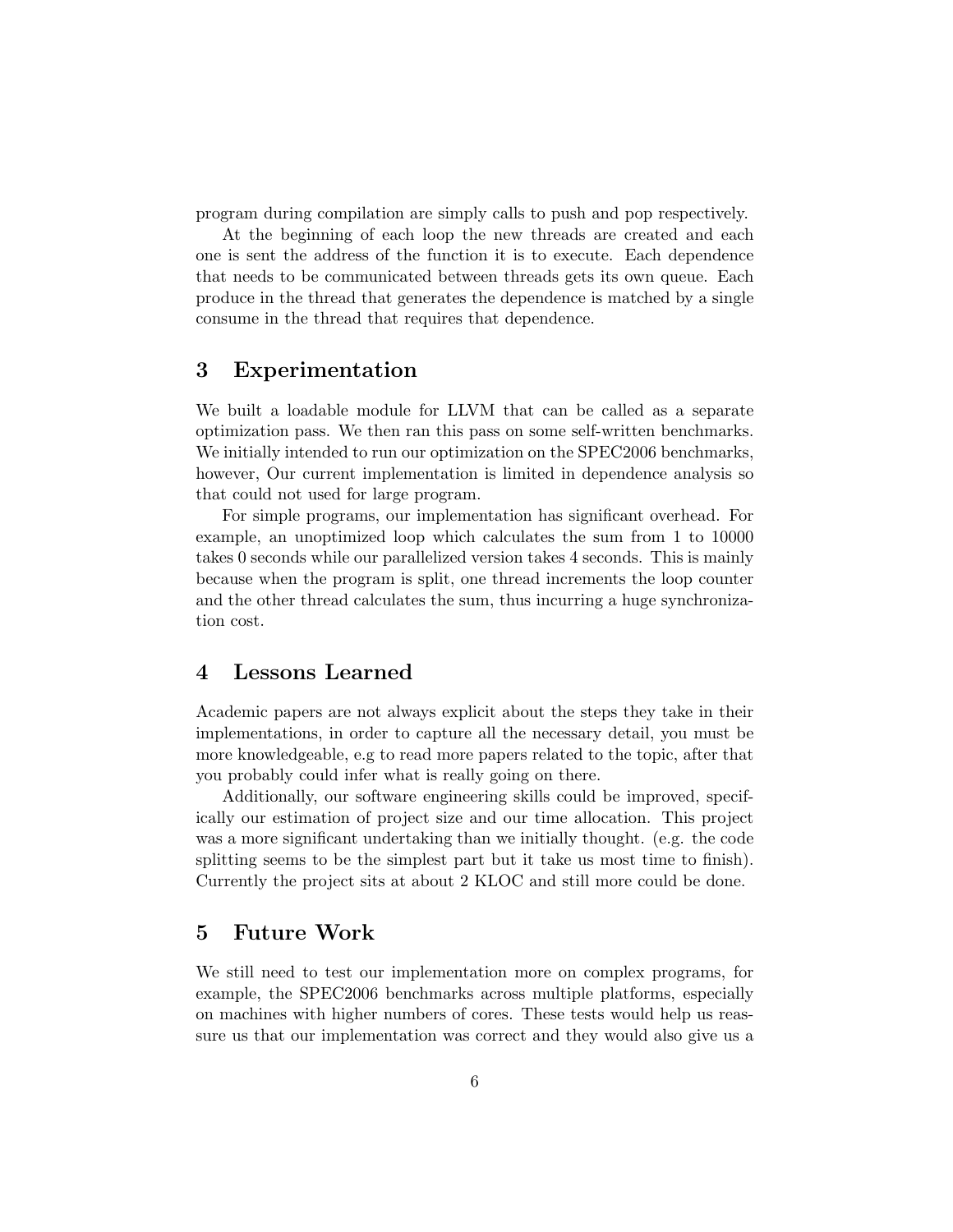better idea of how a software-only implementation of DSWP compares to unoptimized code as well as hardware-supported DSWP.

Our dependence analysis is limited in several ways. We need to have a reasonable solution for the dependences that DSWP needs. We also need to consider the dependences after we have phi nodes in the code. Additionally, better alias analysis would help us improve the accuracy of our dependency analysis, reducing the number of dependences in our PDG which in turn would lead to less synchronization overhead.

Since we have a different implementation of thread synchronization, our model for the costs of synchronization could be significantly different from those defined in previous papers. As we mentioned previously, we could investigate these costs further to get more accurate model and better heuristics, thereby improving the quality of our thread partitioning.

The way that we rewrite the program causes a lot of overhead in that we start a group of threads at the beginning of each loop body and then join them at the end of the loop body. We could reduce this initialization overhead by creating all the threads at the beginning of the program or perhaps lazily when we encounter our first loop body.

The number of threads used for this type of pipelining is fixed at compile time. This and past implementations will use all of those threads and no more, even if using fewer or more threads would be more advantageous. One possibility for further development would be to find a way to vary the number of threads used based on the structure of the loop body or perhaps based on static of dynamic profiling.

# 6 Conclusions

Despite the lack of official benchmark results, we can hypothesize that our software-only implementation of DSWP will not be able to compete with a similar implementation with custom hardware support. However, we have presented a method to extract thread-level parallelism from general loop bodies in a more platform-independent fashion than the previous state-ofthe-art.

Therefore, we think that if DSWP is going to be widely used in an industrial setting, the problem of communication overhead must be solved. As we discussed above, we need either improve the thread partitioning significantly or add hardware support, which has shown promise in several academic papers.